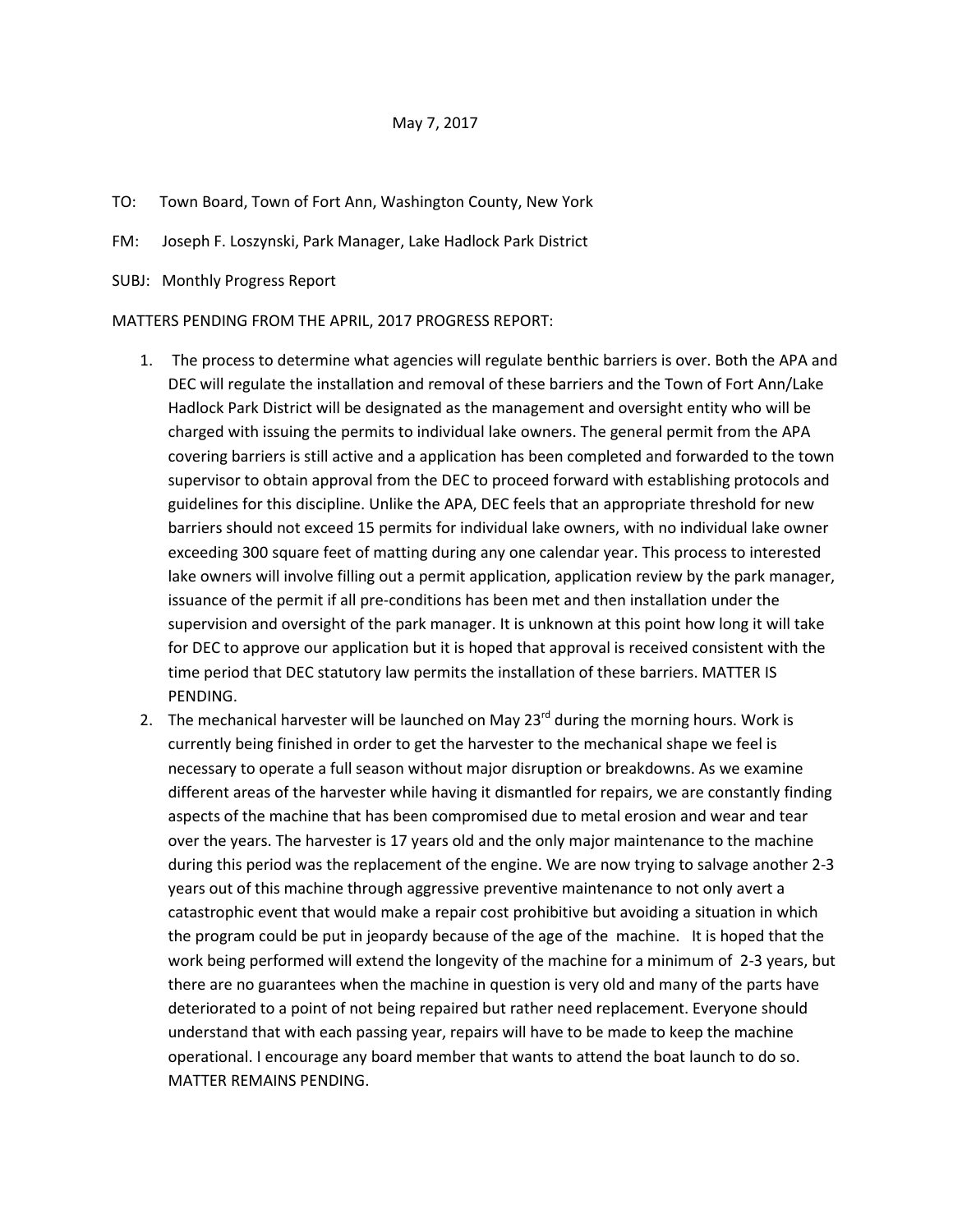- 3. Discussions are ongoing with Thomas Thomsen, owner of AIM. It is expected that the hand harvesting operation on the lake will commence sometime around June 5<sup>th</sup>. The starting date depends on the growth of the milfoil and whether conditions are conducive to a productive diving operation. This process is fluid due to the uncertainty of aquatic vegetation growth, water conditions and so on. MATTER IS PENDING.
- 4. Penny Gould and I have registered to attend the APIPP Training Conference in Bolton Landing on June 19<sup>th</sup> relating to aquatic plant identification. I have communicated extensively with the nature conservatory and the Adirondack Lake Alliance regarding the need to get individuals trained in this expertise. Currently, we have no one on the project team that is trained to identify a potential new invasive plant, existing invasive plants, harmful blue algae and so on. I still have interest in finding an individual willing to attend the one week course at SUNY Oneonta which offers a certification in this field. Due to the risk of new infestation of invasive species and the problem associated with early identification, it is imperative that we get someone trained and certified in this area.
- 5. Filling the project team's vacant positions is still ongoing. MATTER REMAINS PENDING.
- 6. Mr. David Twiss, designated trainee for the mechanical harvester, has been provided with a background application and other necessary paperwork to commence the process of getting him cleared to be trained by Charles Hillebrandt. As of this date, the application has not been returned for processing.

## NEW BUSINESS OCCURRING DURING THE MONTH OF APRIL, 2017:

- 1. On May8th, the two pontoon boats will be launched and secured at the docks located at the Hadlock Inn. Necessary preparation, deck painting and clean-up of these boats will take place over the next three weeks. Boats have been dry dock tested and determine to be ready for use this year. MATTER IS PENDING.
- 2. Interviews have taken place with new individuals that are interested in working on the detail doing surface milfoil collection. Five persons are returning from last year which is great for the detail and promotes continuity and consistency with all phases of the operation. All updated paperwork for these employees has been submitted, as well as the interviews and applications of the two new individuals who want to fill the vacancies that exist on the detail. I will ensure that I have a work detail that is accountable, predictable and focused on the goals and objectives I have established for the operation this year. MATTER IS PENDING.
- 3. I attended a state-wide conference of lakes in which over 200 lakes was represented. After digesting hours of lectures and recommendations by experts either from the regulatory agencies, environmental colleges and private consulting groups, it is even more clear that the management effort of Lake Hadlock must involve other stakeholders in order to address areas that have never been looked at in the history of this lake. Watershed management of shorelines and the tributaries that feed into our lake should be front and center and an effort to minimize storm water runoff, sediment re-distribution, septic system contamination and nutrient loading of the lake with unacceptable levels of nitrogen, phosphorous and salt should be assessed in order to determine the extent of the problem. Monitoring the landscape that surrounds our body of water